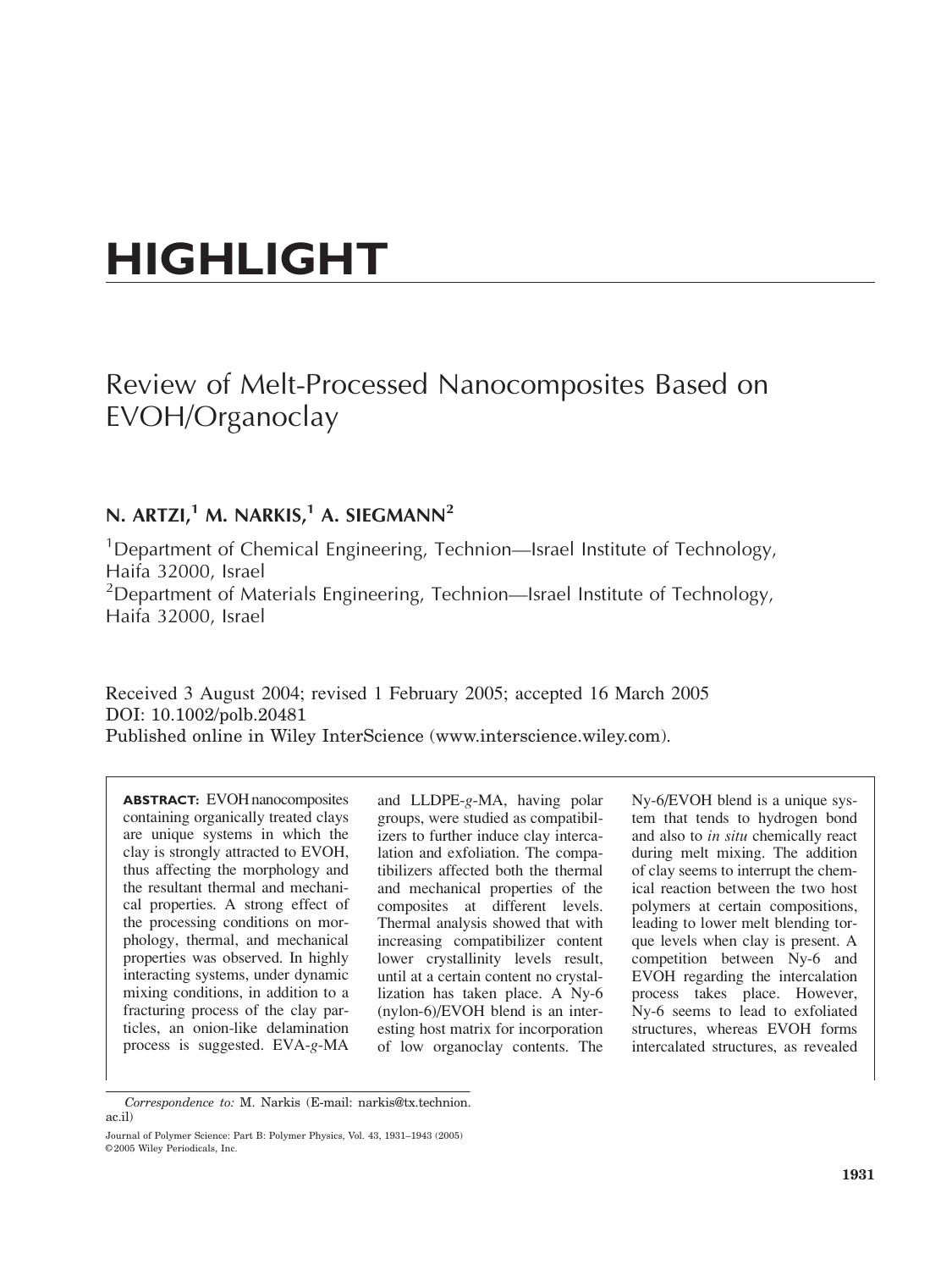from combined XRD and TEM experiments, owing to thermodynamic considerations and preferential localization of the clay in Ny-6. Of special interest is the increased storage modulus seen by the presence of only 1 wt % clay, which was achieved by extrusion under high shear forces, leading to a completely exfoliated structure. ©2005

Wiley Periodicals, Inc. J Polym Sci Part B: Polym Phys 43: 1931–1943, 2005

Keywords: melt-processed nanocomposites; EVOH/organoclay



NATALIE ARTZI

Dr. Natalie Artzi received her B.Sc. (1977) in Chemical Engineering at the Technion – Israel Institute of Technology. After serving as an officer in the army, she joined that department again for a direct path towards Ph.D. with Professor Moshe Narkis. Her research focused on nanocomposite systems containing clay. Currently, she is a postdoctorate fellow in the department of Chemistry at the Massachusetts Institute of Technology with Prof. JoAnne Stubbe, studying non-template driven polymerization reactions and the use of bioengineering methods to generate new biodegradable polymers.



Moshe Narkis is Professor of Chemical Engineering at the Technion – Israel Institute of Technology. He has published 300 scientific articles and graduated 70 M.Sc. and Ph.D. students. He is a 2003 Fellow of PMSE-ACS, recipient of the 2002 Paul J. Flory Polymer Research Prize, and the 2001 SPE Research Award. He was President of the Israel Polymer and Plastics Society and elected Honorary Member of the Society. He was Editor-in-Chief of two journals and currently member of the Advisory Board of several journals, including Polymer Engineering and Science, Polymer Composites, and Polymers for Advanced Technologies.

MOSHE NARKISTER



Professor Arnon Siegmann received his B.Sc. (1964) and M.Sc. (1966) in Chemical Engineering at the Technion – Israel Institute of Technology and his Ph.D. (1969) in Macromolecular Science, with Professor P.H. Geil, at Case Western Reserve University, Cleveland, OH. After several years of industrial research, he joined the Department of Materials Engineering at the Technion (1978) where he has served on its faculty ever since. His main interests include immiscible polymer blends, particulate polymer composites, conductive plastics and processing, structure, property relationships.

**ARNON SIEGMANN**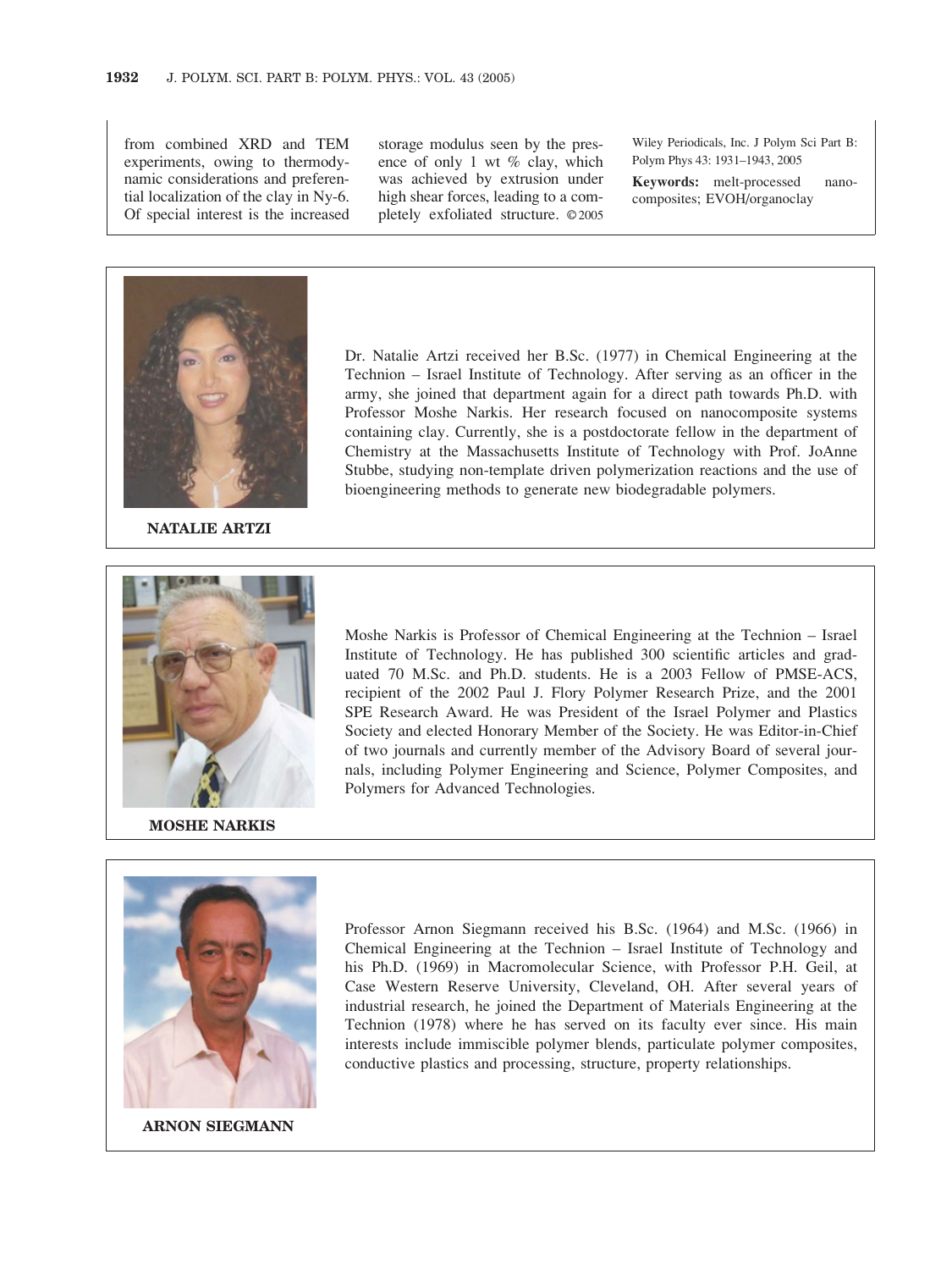### INTRODUCTION

The expansion of industrial and economic activities results in a continuous need for new materials of improved performance. The demand of lightweight high-performance materials in the past 30 years is so great and diverse that the composite materials concept is a natural outcome. The main difference between nanocomposites and convential composites is that in the former the filler has at least one dimension in the nanometer range.<sup>1,2</sup> Polymers filled with low amounts of layered silicate dispersed on the nanoscale level are promising materials characterized by a combination of chemical, physical, and mechanical properties that cannot be obtained by dispersion of inorganic fillers in the micron level.<sup>3</sup>

Ethylene vinyl alcohol copolymer (EVOH) is a thermoplastic resin related to polyvinyl alcohol (PVOH) with improved extrudability and water resistance while maintaining most of PVOH's advantages; gas barrier, oil resistance, and transparency. EVOH is produced by complete hydrolysis of vinyl acetate groups present in the random copolymer. A high degree of hydrolysis is required (over  $99wt \%$ ).<sup>4</sup>

A particular EVOH composition range is required to achieve good barrier properties, that is, 25–45 mol % ethylene content. If the ethylene content is more than 50 mol %, EVOH is not a high barrier resin, owing to characteristic higher oxygen transmission coefficient values. On the other hand, EVOH is hygroscopic, and thus for practical applications, reduction of oxygen barrier properties owing to moisture absorption cannot be neglected. A wide variety of polymers can be employed in a filmed multilayer structure along with EVOH. Such multilayered structure should conform to EVOH under various processing conditions such as blow molding, thermoforming, and orientation.<sup>5</sup>

EVOH offers innovative food-packaging technology owing to reduced oxygen permeability. An outstanding characteristic of EVOH is its high level of hydrogen bonding and the retention of crystallinity in all copolymer compositions, despite the irregularity and nonstereospecificity of the vinyl alcohol segments distributed in the EVOH copolymer chain. This behavior is a result of dense chain packing of the copolymer components, because only small spatial interruptions in EVOH occur owing to the relatively small volume of the hydroxyl groups. Therefore, the randomness of the hydroxyl groups does not have a significant effect on crystallinity reduction as in other random copolymers.

Mechanical properties of EVOH depend on the ethylene content. Increasing the ethylene

content from 25 to 45 mol % leads to strength and modulus decrease. Elongation increases and impact strength decreases with increase of ethylene content. Presumably, with variation of the ethylene content, the cohesive intermolecular hydrogen bonds and crystallinity are changed, thus affecting chain flexibility. $4$ 

Coleman<sup>6</sup> studied the miscibility of EVOH with EVA and polymethacrylates. He found that miscible EVOH blends with polymers containing ester or acetoxy groups do exist. Another research<sup>7</sup> has shown partial miscibility in blends of two random copolymers: EVOH and copolyamide. The rich EVOH blends exhibited much lower miscibility levels than those of the copolyamide-rich blends; the latter even showed interpolymer complexes in the amorphous phase through hydrogen bonding. The ethylene content in EVOH affected the miscibility of the blends where a higher ethylene content resulted in a lower miscibility. This was attributed to reduced hydrogen bonding between OH groups of EVOH and amide groups of the copolyamide. EVOH copolymers have the potential of forming partially miscible blends in the amorphous phase with a wide variety of polymers containing polar functional groups, due to the significant role of the hydrogen bonding interaction.

Although nanocomposites based on organoclays and homopolymers have been extensively investigated, nanocomposites based on organoclays and polymer blends are relatively rare. Interesting materials that combine the properties of polymer blends and the nanometric clay can be achieved. Ellis8 investigated the barrier properties of clay nanocomposites based on PA6 and EVOH as a matrix. A reference nanocomposite containing PA6 and 4 wt % clay was found to offer 10-fold reduction in the diffusion coefficient of methanol compared to neat PA6. Nanocomposites containing PA6 and EVOH were found to produce miscible blends that maintained complete clay exfoliation up to 50 wt % EVOH. At higher levels (75 wt %) of EVOH content, the clay became ineffective as a barrier and the permeability was severely reduced. The latter phenomenon was found to be caused by clay aggregates.

This study summarizes the behavior of polymeric organoclay composites emphasizing relationships of morphology with the related thermal and mechanical properties, considering material properties and processing parameters. Commercial organoclays were used in combination with EVOH as the matrix with and without compatibilizers (EVA-g-MA, or LLDPE-g-MA). Also, a Nylon-6/EVOH blend was reinforced with organoclays and its behavior studied.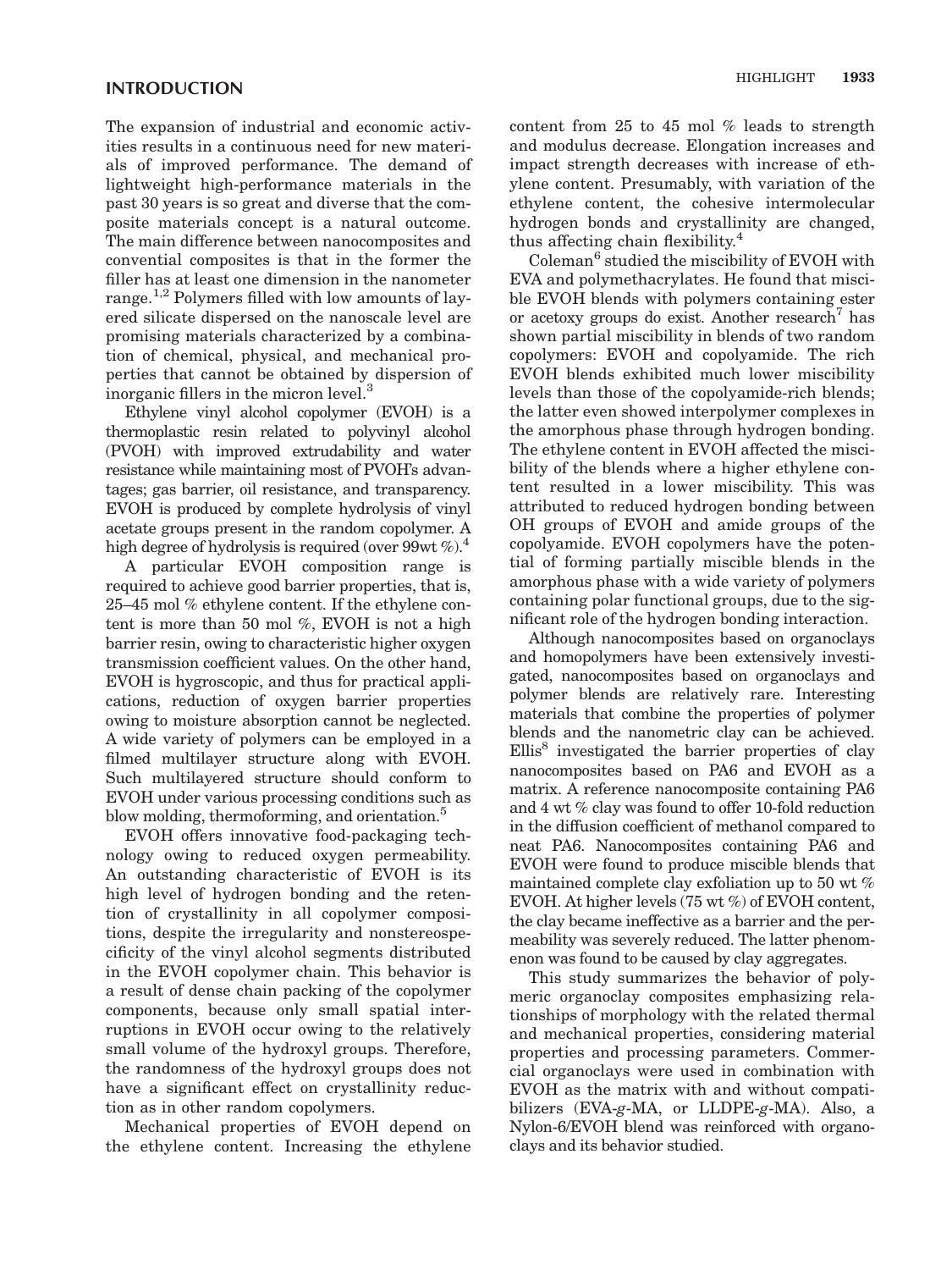#### **MATERIALS** MATERIALS

The EVOH (ethylene vinyl alcohol copolymer) used in this study is a commercial product, Kuraray, Japan, consisting of 32 mol % ethylene. Several treated clays were used: Nanomer-I.30E (E-clay), an onium ion modified montmorillonite mineral. The organoclay used contains 70–75 wt % montmorillonite and 25– 30 wt % octadecylamine. It is claimed to be designed for ease of dispersion into amine-cured epoxy resins to form nanocomposites. Nanomer-I.35L (L-clay), a modified montmorillonite mineral containing 60–70 wt % montmorillonite and 30–40 wt % polyoxyethylene decyloxypropylamine claimed to be treated for EVOH resins. Nanomer-1.30TC, which is claimed to be designed for ease of dispersion into Ny-6 to form nanocomposites. A reference untreate clay was also used. All clays were obtained from Nanocor (Illinois).

### PREPARATION METHODS

Composites were prepared by a standard procedure of melt mixing of a dry-blended mixture of the components in a Brabender Plastograph machine equipped with a 50 cm<sup>3</sup> cell, at 230 °C and 60 rpm (or  $250$  °C and 20 rpm when Ny-6 was also incorporated) for approximately 45 min. The melt-mixing step was performed also in a Haake Rheocord 90 mixer (Haake GmbH, Germany) at  $230$  °C, at 60 and 150 rpm. The resulting composites were subsequently compression molded at the same temperature at 1000 MPa to produce 3 mm-thick plaques.

Composites were also prepared by extrusion in an intermeshing twin-screw, Brabender TSC 42/6 (L/D  $= 6$ ; D  $= 42$  mm), at 200 and 220 °C, using two screw rotation speeds (20 and 40 rpm). Filaments of the blends produced were ground and injection molded using an Arburg 220/150 injection-molding machine, equipped with an ASTM standard mold. The injection molding machine temperature was maintained at 200 or 220  $\degree$ C in all zones, and the mold at 40 °C. Selected composites were compression molded after compounding (rather than injection molded) at the extrusion temperature (i.e., 200 or 220 °C), under a pressure of 1000 MPa, into 3 mm-thick plaques.

### CHARACTERIZATION

Differential scanning calorimetry (DSC), thermal gravimetric analysis (TGA), dynamic mechanical thermal analysis system (DMTA, Perkin Elmer Series 7), X-ray diffractometer (XRD), scanning electron microscope (SEM), transmission electron microscopy (TEM), and FT-Raman spectra were employed for characterization as reported elsewhere.<sup>9-14</sup> The nonextractable EVOH content was also determined using several solvents.<sup>12</sup>

### RESULTS AND DISCUSSION

#### EVOH/Clay System

Intercalation and/or delamination of organoclay in the presence of EVOH (ethylene vinyl alcohol copolymer), can be accomplished by melt mixing in a Brabender Plastograph. Figure 1 shows the mixing torque as a function of mixing time for a 85/15 EVOH/clay blend, for two types of clay, that is, organically treated (I.30E) and untreated as a reference material. Under the dynamic melt mixing conditions, the gradual viscosity increase reflects on the fracturing of the organoclay particles into smaller aggregates and also between lamina, followed by a delamination process, eventually leading to the dispersion of thin clay platelets in the EVOH matrix. Thus, under dynamic conditions delamination, in addition to intercalation, may be a major step. Under static ''blending'' conditions, that is, prolonged heating without shearing, intercalation is the dominant step. $15-17$ Figure 1 shows that the mixing torque, or viscosity, of the composite with the untreated clay is



Figure 1. Brabender plastograms of 85/15 EOH/clay blends at 230  $\degree$ C and 60 rpm.<sup>9</sup>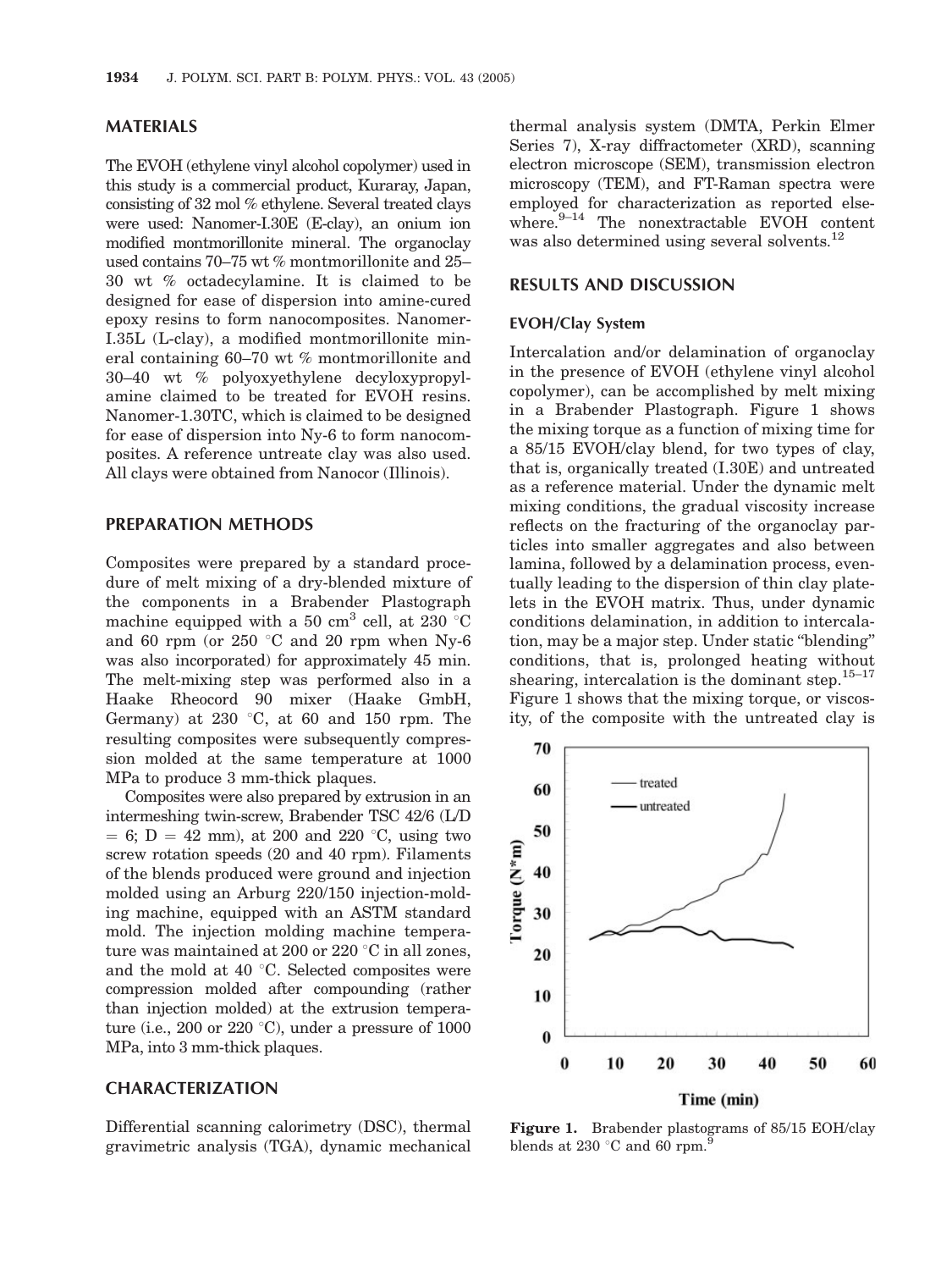

Figure 2. Haake plastogram of an 85/15 EVOH/ treated clay blend at 230  $\degree$ C and 150 rpm.<sup>9</sup>

almost constant, implying that the clay particles stay practically intact, thus behaving as regular filler particles. However, the viscosity of the system with treated clay rises due to the fracturing processes, formation of new surfaces, and increased interaction with the EVOH matrix. Filler agglomeration/deagglomeration processes may also play a role on the level of the required mixing power (torque), where the matrix character and interaction level are important parameters.18 The effect of the combination of high temperature and high rotation speed (150 rpm compared to 60 rpm), experienced in a Haake machine, is demonstrated in Figure 2. An interpretation of this behavior is that when the separately dispersed platelets reach a certain concentration, presumably when platelets continuity is approached and a gel-like behavior becomes important, a dramatic viscosity increase occurs. The temperature, set at  $230\text{ °C}$ , has actually reached 280  $\degree$ C near the maximum torque level seen in Figure 2. The torque rise became pronounced already after 3 min of mixing, presumably at the beginning of formation of platelets continuity, and the maximum torque level occurred soon thereafter at 5.5 min. The material's rigidity is increasing due to the increasing level of EVOH/clay interaction, thus eliminating segments and chains from the flowing polymer melt. The sharp torque decrease (Fig. 2) is a result of mechanical degradation of the hot ''gelled'' mass under the dynamic mixing conditions, which occurs when the system

flowability decreases, attaining a certain low level. At this point the material is undergoing milling into powder, in the hot mixing cell. In highly interacting systems, in addition to a fracturing process of the clay particles, an onion-like delamination process is suggested, as schematically illustrated in Figure 3. External tactoid platelets are subjected to dynamic high shear forces, which ultimately cause peeling off and their delamination from the stack of layers building the original clay particle.<sup>9</sup>

DSC studies offer further support to the high interaction level in the EVOH/clay system. Second DSC runs of the neat EVOH that was melt mixed for 45 min, and for the 85/15 EVOH/ treated clay blend at two mixing times, 10 and 45 min, was done (not shown here). The composite that was melt mixed for 10 min shows a  $T<sub>m</sub>$  of 178.9 °C, similar to the neat EVOH (179.6 °C), but a lower enthalpy value, 72.2 mJ/g (normalized to EVOH content), compared to 82.7 mJ/g for the neat EVOH. After 45 min of mixing much lower melting temperature and enthalpy values, 159.5  $\degree$ C and 55.5 mJ/g, respectively, are found. Segmental chains attached to the platelets are partially hindered from taking part in the flow process and their crystallization process is also hindered. Thus, the platelets affecting the crystallization process are both the EVOH intercalated clay particles and those platelets that are already dispersed. These results differ from reports on other systems, where the clay was acting as a nucleating agent.<sup>15,16,19-21</sup> The EVOH crystallization process is quite sensitive to crystallization conditions. The crystallization process in the presence of clay particles, especially clay nanoplatelets, generates ''smaller'' EVOH crystals, having a lower melting temperature. The clay is probably playing a role of hindering the crystallization process, owing to the high interaction level with EVOH.<sup>9</sup>

#### EVOH/Compatibilizer/Clay Systems

In an attempt to further improve the interaction level between the EVOH matrix and the clay tactoids, thus increasing the levels of intercalation and exfoliation, different compatibilizers were studied including maleic anhydride-grafted EVA (EVA-g-MA), or maleic anhydride-grafted LLDPE (LLDPE-g-MA). Figure 4 shows the mixing torque as a function of mixing time for the systems containing EVA-g-MA as a compatibilizer. The plastograms shown are affected by the EVA-g-MA content and even show an abrupt tor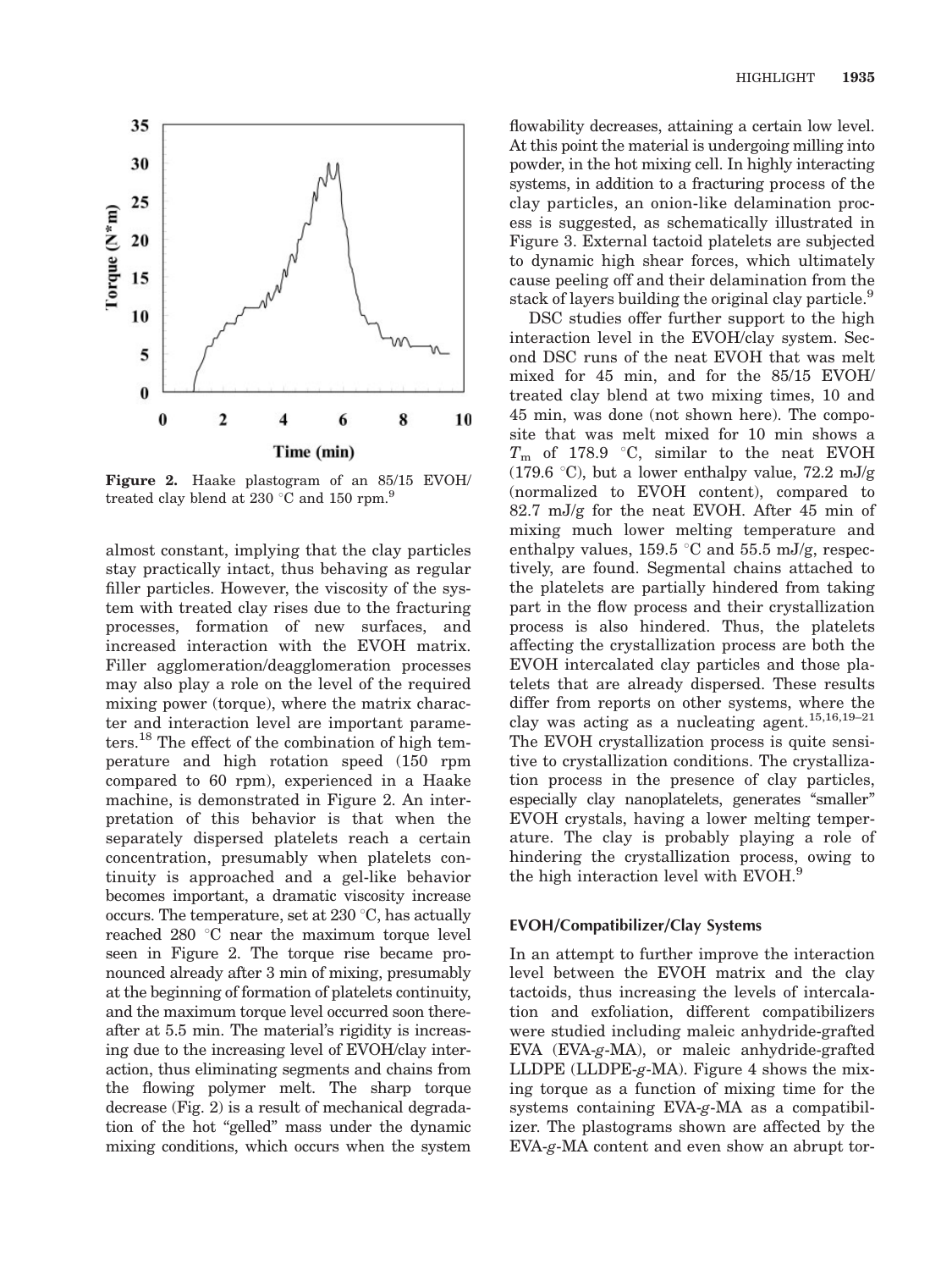que upturn. The viscosity of EVA-g-MA containing 15 wt % clay is low and slightly decreases with time. When 1 wt % EVA-g-MA is added to





Figure 4. Brabender plastograms of EVOH/clay systems containing EVA-g-MA, at 230  $\degree$ C and 60 rpm.<sup>11</sup>

EVOH containing 15 wt % clay, the torque rise is delayed compared to the reference 85/15 EVOH/clay system. However, using 5 and 10 wt % EVA-g-MA shortens the time for the torque to rise by 15 and 18 min, respectively. The neat EVOH, neat EVA-g-MA and blends containing the same amounts of EVA-g-MA (without clay, not shown here) show a stable constant torque as a function of mixing time. Although the EVAg-MA viscosity is much lower than that of neat EVOH, EVOH containing 1 wt % EVA-g-MA has a higher viscosity than the neat EVOH. For higher EVA-g-MA contents, the torque level decreases. The sharp torque decrease seen after 40 min of mixing when 10 wt % compatibilizer was incorporated, in the presence of 15 wt % clay, is a result of mechanical grinding into powder of the hot mass under the dynamic mixing conditions. Although LLDPE-g-MA viscosity is similar to that of neat EVOH, higher than that of EVA-g-MA, the blends containing the same amounts of compatibilizers exhibited lower torque values when LLDPE-g-MA was used. The Brabender results (Fig. 4) showing the gradual viscosity increase, which is more pronounced in the presence of the compatibilizers, is indicative of more fracturing of the organoclay particles.

Figure 3. Schematic description of clay fracturing and an onion-like delamination process, where thin platelets peel off and disperse in the matrix: $9$  (a) before interclation and/or delamination process; (b) interclation and clay fracuring; and (c) advanced delamination process.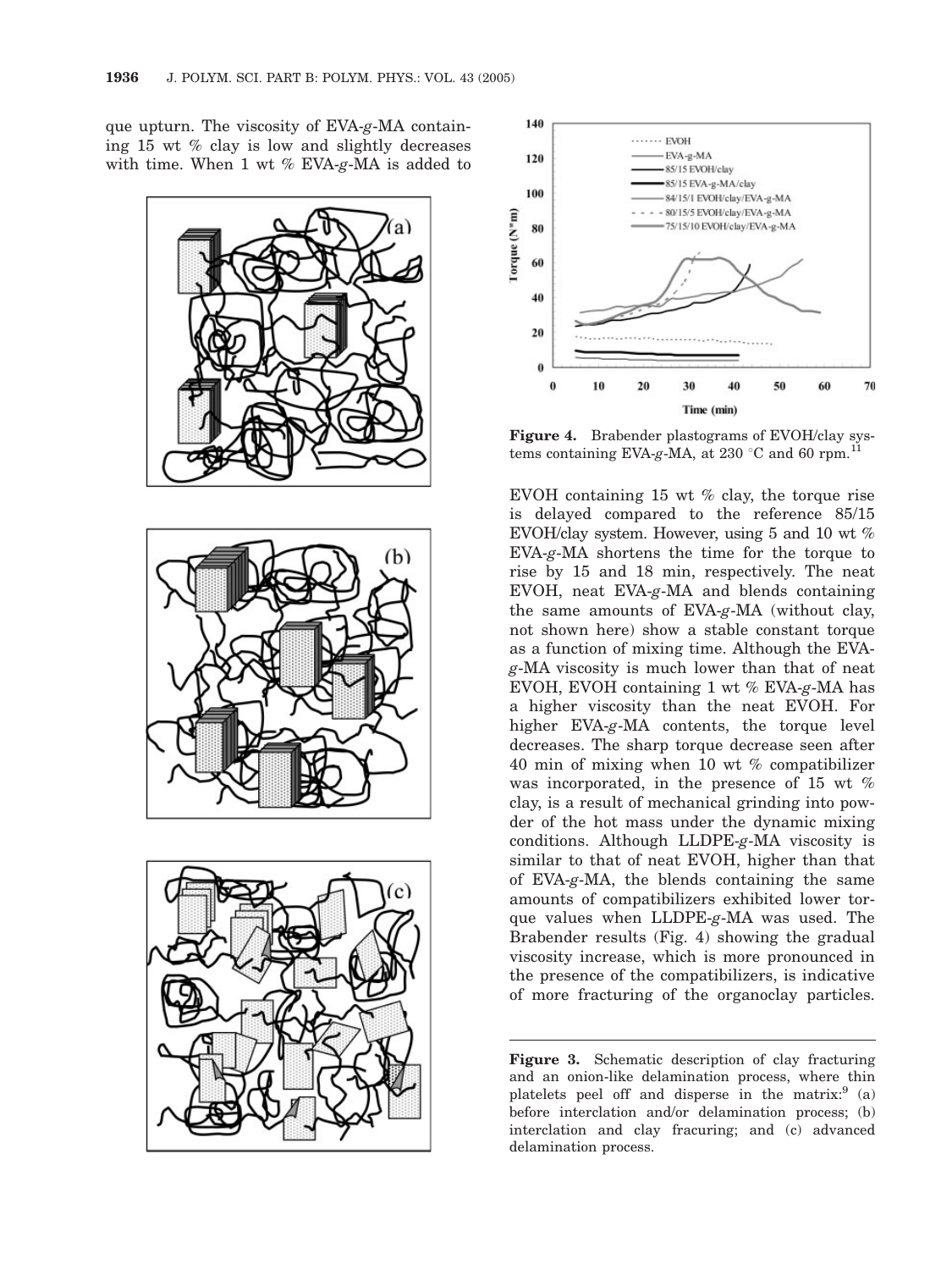

Figure 5. X-ray diffraction patterns of EVOH/clay systems containing  $EVA-g-MA.<sup>11</sup>$ 

The clay fractures into small aggregates and also undergoes delamination processes. The improved interaction level between the EVOH and the clay, when compatibilizers are added, leads to significant viscosity rise and shorter times of torque upturn are realized.

X-ray diffraction is a conventional method to characterize the gallery height in clay particles, which is indicative of the extent of intercalation. Figure 5 shows the X-ray diffraction patterns of neat clay, [85/15 EVOH/clay], and blends containing EVA-g-MA as compatibilizers. The increase in the clay basal spacing in the presence of EVOH is higher for the compatibilized systems, and is more significant for the larger compatibilizer amounts. The neat clay shows a characteristic peak at  $2\theta = 3.58^\circ$  (d<sub>001</sub> = 25 Å). The blending of 15 wt % clay with EVOH has resulted in an intercalated structure with a gallery spacing of 32 Å ( $2\theta = 2.72^{\circ}$ ). Reference samples of 85/15 EVA-g-MA/clay and 85/15 LLDPE-g-MA/clay were examined to characterize the tendency of each compatibilizer by itself to intercalate, showing significantly different gallery heights of  $42$  and  $29$  Å, respectively. The EVOH/ clay systems containing 1, 5, and 10 wt  $%$  EVAg-MA exhibit characteristic peaks at 2.6, 2.5, and  $2.3^{\circ}$  (d<sub>001</sub> = 33, 35, and 38 A), respectively. The gallery heights of the corresponding blends containing LLDPE-g-MA are  $34$ ,  $35$ , and  $38$  A, respectively, the same as obtained for the EVA-g-MA. Although EVA-g-MA itself tends to intercalate more than LLDPE-g-MA and more than EVOH, the final gallery heights were similar for the two compatibilizers. When EVA-g-MA is added there may be a competition between the compatibilizer and the EVOH molecules regarding the intercalation process. Therefore, in this case, probably EVA-g-MA is also intercalated and more EVOH remains outside the galleries compared to the external content of EVOH when LLDPE-g-MA is used.

Although no changes in thermal properties of EVOH in EVOH/compatibilizer systems were seen, significant changes have occurred when both clay and compatibilizer were incorporated. Surprisingly, when 1wt % of either compatibilizer was used, the interruption to the crystallization process was less pronounced than without the compatibilizer, that is, the EVOH/clay system (Table 1). In the case where 1wt  $\%$  EVA-g-MA was added, the EVOH crystallinity was slightly higher than that without this compatibilizer. However, when increasing amounts of compatibilizers of either type are used, the interruption to the EVOH crystallization process is more pronounced until at a certain concentration no crystallization occurs. This stems from the high interaction levels developed between the EVOH and the clay in the presence of the compatibilizers; thus, ultimately, EVOH segments cannot crystallize. EVOH chains attached to platelets are partially hindered from participating in the flow process and crystallization. Moreover, the intercalation level increases for higher compatibilizer contents; therefore, more delamination and exfoliation occur, resulting in more single platelets dispersion, which further

Table 1. Torque Data in Extrusion of EVOH/clay Composites

| Composite                           | Torque $(N*m)$ |  |
|-------------------------------------|----------------|--|
| $200 \text{ °C}$ , $20 \text{ rpm}$ |                |  |
| Neat EVOH                           | $45 - 50$      |  |
| $EVOH+1\%1.35L$ , 1st pass          | $105 - 115$    |  |
| $EVOH+1\%1.35L$ , 2nd pass          | $150 - 190$    |  |
| $EVOH+1\%1.35L$ , 3rd pass          | $110 - 150$    |  |
| $200 °C$ , 40 rpm                   |                |  |
| Neat EVOH                           | 50             |  |
| $EVOH+0.5\%1.35L$ , 1st pass        | $90 - 110$     |  |
| $EVOH+0.5\%1.35L$ , 2nd pass        | $110 - 130$    |  |
| $EVOH+0.5\%1.35L$ , 3rd pass        | 130-150        |  |
| $EVOH+1\%1.35L$ , 1st pass          | 270            |  |
| $EVOH+1\%1.35L$ , 2nd pass          | 70             |  |
| $EVOH+1\%1.35L$ , 3rd pass          | 80             |  |
| 220 °C, 40 rpm                      |                |  |
| Neat EVOH                           | 20             |  |
| $EVOH+1\%1.35L$ , 1st pass          | 23             |  |
| $EVOH+1\%1.35L$ , 2nd pass          | 23             |  |
| $EVOH+1\%1.35L$ , 3rd pass          | 30             |  |
|                                     |                |  |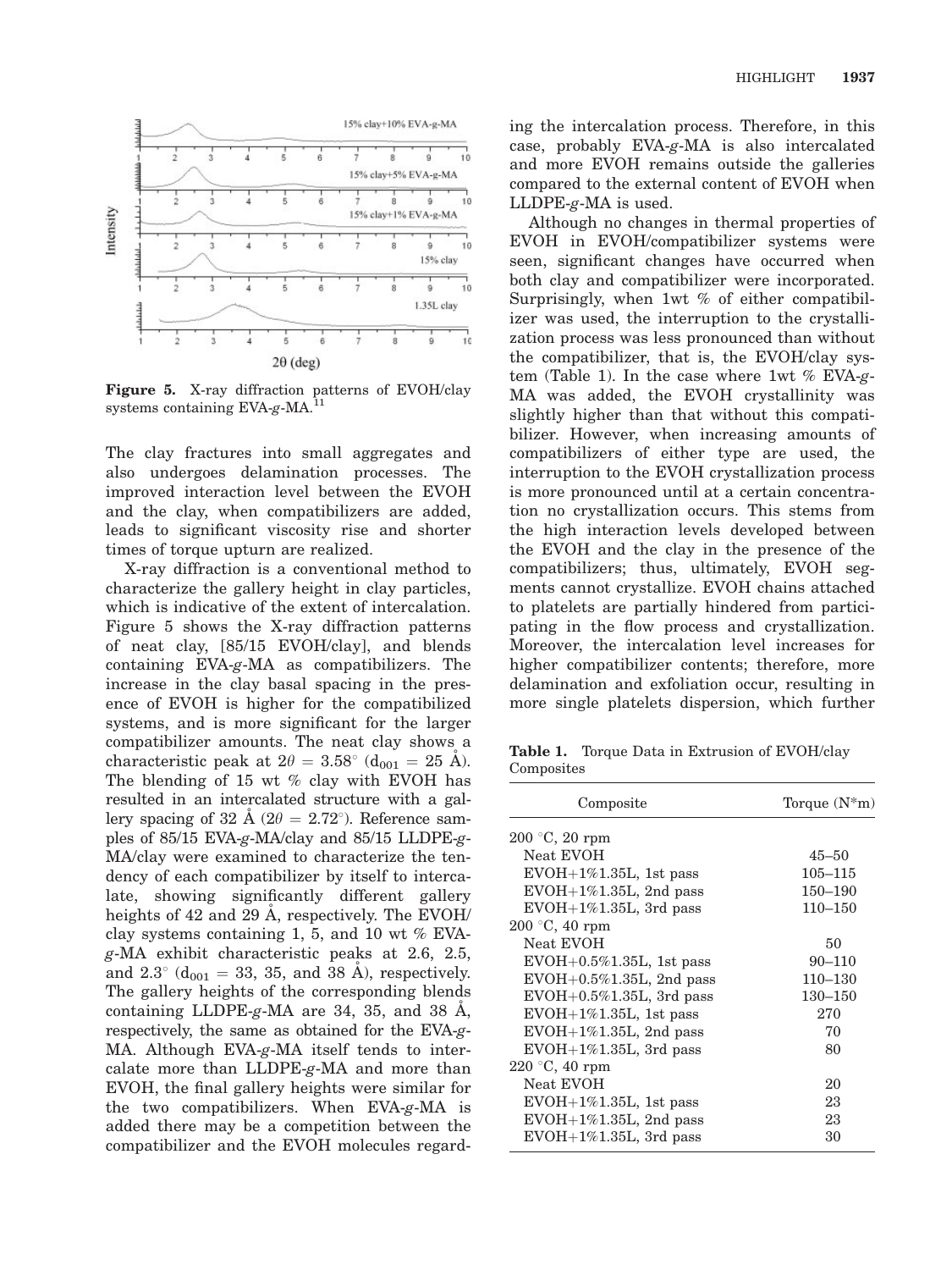

Figure 6. Storage modulus of EVOH/clay systems containing  $EVA-g-MA.<sup>11</sup>$ 

reduces crystallization, and more EVOH chains are confined in the galleries.

The different interaction levels of the compatibilizers with EVOH and the resulting fracturing levels of the clay affect the storage moduli of the blends. The fracturing/delamination processes result in two opposing effects on the storage modulus. The first, common in nanocomposites, increases the modulus due to the increased level of polymer/clay interaction. The second, unique to the presently studied EVOH matrix, results in a modulus decrease due to the dramatic degree of crystallinity drop, ultimately even to its elimination. It is concluded, based on the comprehensive thermal analysis studied, that the degree of crystallinity is playing a major role in the mechanical behavior of the presently studied EVOH nanocomposite systems.

LLDPE-g-MA is more effective than EVA-g-MA in the reduction of the degree of crystallinity in the EVOH/clay composites. Hence, LLDPE-g-MA monotonically decreases the storage modulus by increasing its content (Fig. 6). Differently, EVA-g-MA initially increases the modulus and subsequently at higher contents decreases the modulus (Fig.  $7$ ).<sup>12</sup> The difference between the two compatibilizers in their effect on crystallinity and the derived mechanical properties is not obvious. It is suggested that LLDPE-g-MA presence leaves more crystallinity depressing ''bare'' clay surfaces than the EVA-g-MA. This is due to the latter being a better intercalant, and the former therefore being at a higher content in the matrix, external to the clay particles. Because LLDPE-g-MA interaction with clay is lower than

EVA-g-MA's, more bare clay surfaces are available for interaction with EVOH. This clay/ EVOH interaction is the one responsible for the reduction in the degree of crystallinity, as shown in Table 1.

#### Ny-6/EVOH/Clay

Nanocomposites based on organoclays dispersed in immiscible polymer blends, namely Nylon-6 (Ny-6)/EVOH/clay, were also studied. Diagrams of mixing torque versus time at  $250 \degree C$  for neat Ny-6 and neat EVOH, and their 50/50 blends with and without clay are presented in Figure 8. The EVOH torque decreases with time owing to a gradual thermal degradation at the  $250\text{ °C}$ processing temperature, becoming practically constant after 30 min of mixing. The Ny-6 torque level is constant with mixing time. As for the 50/50 Ny-6/EVOH blend, the torque levels are higher than those of each of the neat constituent polymers, and in fact, significantly increase with mixing time. Literature reports on EVOH/ nylon blends processed in an extruder, characterized by low residence times (several min), describe the formation of intermolecular hydrogen bonds between the amide and hydroxyl groups of Ny-6 and EVOH, respectively.  $22,23$ Indeed, at the short mixing times, formation of hydrogen bonds may be dominating; however, for the longer mixing times (up to 45 min), another mechanism seems to dominate, leading to the significantly increasing torque level seen already after about 20 min of mixing. It is



Figure 7. Storage modulus of EVOH/clay systems containing LLDPE-g-MA.<sup>11</sup>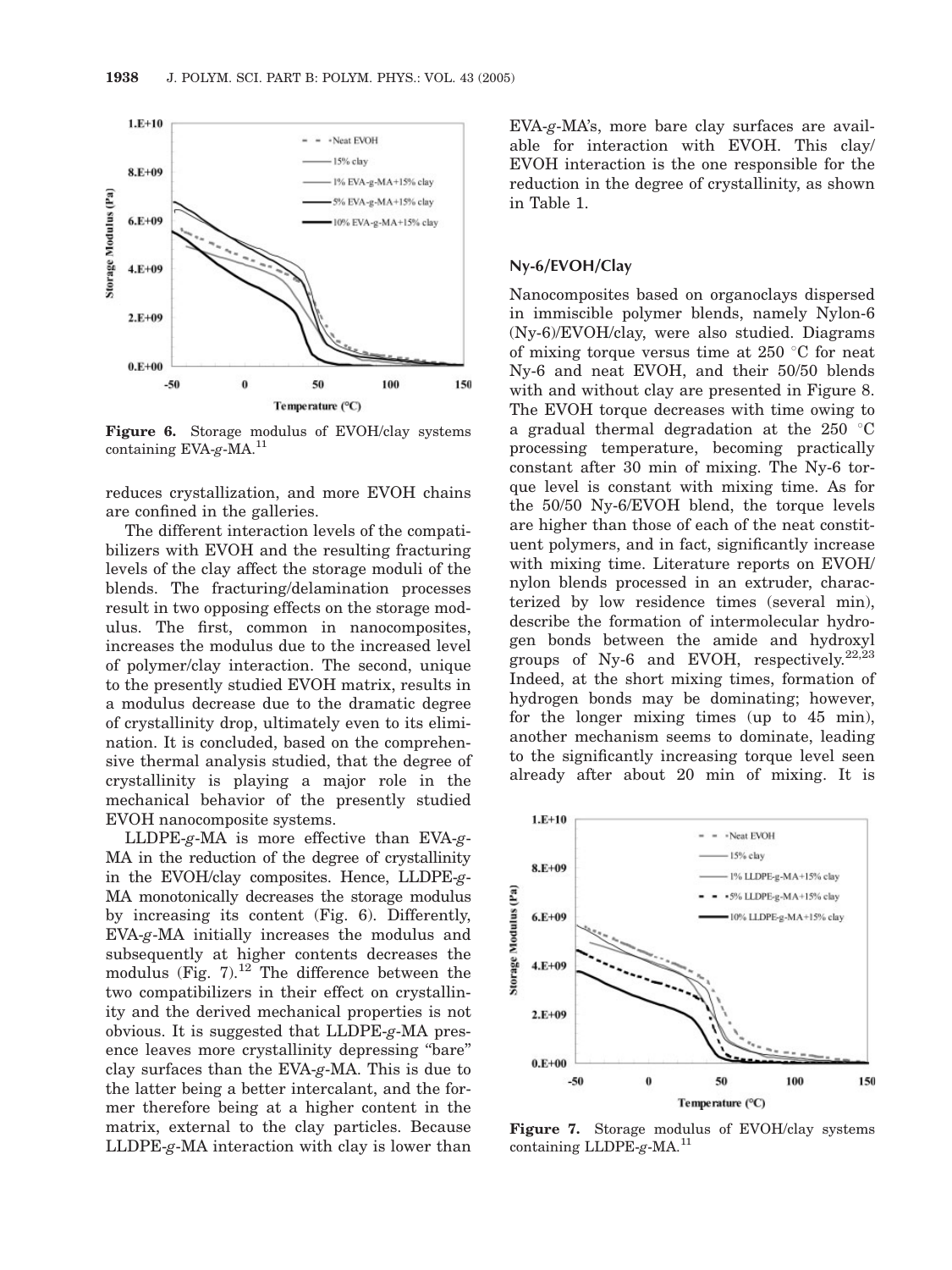

Figure 8. Brabender plastograms of neat EVOH, Ny-6, 50/50 Ny-6/EVOH, 50/50/1.5 and 50/50/5 Ny-6/ EVOH/clay, at 250  $^{\circ}$ C and 20 rpm.<sup>14</sup>

important to note that although neat EVOH undergoes reduction in melt viscosity, that is, scission reactions, the torque of the 50/50 Ny-6/ EVOH blend significantly increases. Hence, a chemical reaction between the polar groups of the constituent polymers may be taking place, in addition to the formation of hydrogen bonds, as was recently suggested.<sup>9</sup> Most likely at 250 °C chemical reactions have taken place between EVOH hydroxyl groups and carboxyl terminal groups of Ny-6. Surprisingly, the addition of clay to the 50/50 Ny-6/EVOH blend results in lower torque levels, becoming more pronounced for the higher clay content (Fig. 8), although the torque still increases with mixing time. The latter behavior may be interpreted by considering the competition between several mechanisms, that is, intercalation, exfoliation, preferential localization of the clay in one of the polymers and, as suggested, occurrence of chemical reactions. Owing to the intercalation processes, which occur already after short mixing times, less EVOH and Ny-6 chains are available outside the clay galleries for chemical reactions to take place, thus leading to the lower torque levels (viscosity), compared with the torque levels of the blend without clay, that is, 50/50 Ny-6/ EVOH blend (Fig. 8). Although after longer mixing times fracturing processes and delamination are taking place (verified by XRD and TEM), leading to new availability of the neat polymers outside the galleries, there might not be suffi-

cient time for them to chemically react during melt mixing. Moreover, based on XRD and TEM results, it seems that a larger clay fraction is intercalated and surrounded by Ny-6 rather than by EVOH; hence, the torque increase is expected to be less significant, as seen in Figure 9 for the neat polymers in the presence of the clay.

As clay is added to the 50/50 Ny-6/EVOH blend a competition between EVOH and Ny-6 regarding intercalation is taking place. When 1.5 wt % clay is added to the blend a complete exfoliated structure is obtained. However, when 5 wt % clay is added to the blend there is a shoulder-like peak at  $2\theta = 1.8^{\circ}$ , similar to the location of the peak seen when 5 wt % clay is added to neat EVOH. The peak is, however, broader and lower in intensity suggesting more exfoliated fraction compared to the case of only EVOH with 5 wt % clay (Fig. 10). This is also verified by TEM (Figs. 11 and 12) and implies that in the 50/50/5 Ny-6/EVOH/clay system, more Ny-6 chains are intercalated compared with the amount of intercalated EVOH chains. The clay is thus preferentially located within the Ny-6 phase. This is also supported by the result that addition of clay to the 75/25 Ny-6/ EVOH blend, where Ny-6 is the major component, leads to an exfoliated structure irrespective of clay content, that is, 1.5 or 5 wt  $\%$  (lack of basal reflections, Fig. 10). Hence, the lower



Figure 9. Brabender plastograms of near 98.5/1.5 and 95/5 Ny-6/clay and 98.5/1.5 and 95/5 EVOH/clay, at 250  $^{\circ}$ C and 20 rpm.<sup>14</sup>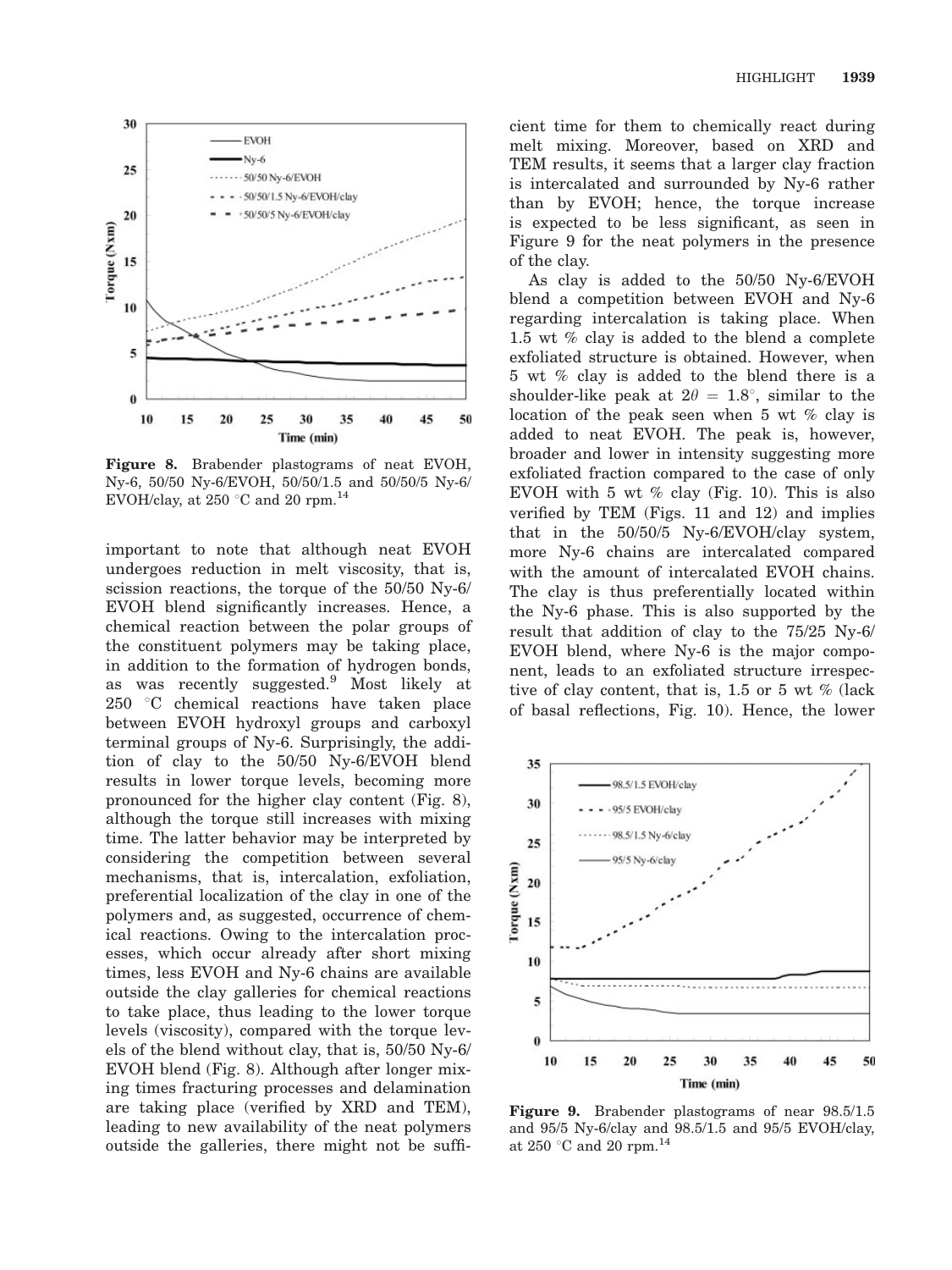

Figure 10. X-ray diffraction patterns of neat clay, 98.5/1.5 and 95/5 Ny-6/clay and 98.5/1.5 and 95/5 EVOH/ clay Brabender cell mixing, at 250  $^{\circ}$ C for 50 min.<sup>14</sup>

the EVOH content in the blend is, the higher the delamination level achieved. This is in agreement with Ellis's study<sup>8</sup> on PA-6/EVOH nanocomposites, who found that increasing the content of EVOH in the blend (75 compared to 50 wt %) induces intercalation instead of exfoliation owing to thermodynamic considerations.

#### Extrusion Processing of EVOH/Clay Systems

EVOH nanocomposites containing low clay concentrations processed by twin-screw extrusion compounding were studied. In highly interacting systems containing a polar matrix, such as EVOH, the maximum clay content that can be incorporated may be operationally limited. In the present study, using the Brabender machine's counter rotating intermeshing twin-screw extruder, a



Figure 11. TEM micrographs of 50/50/5 Ny-6/EVOH/clay Brabender cell mixing, at 250 °C for 50 min (bar = 50 min).<sup>14</sup>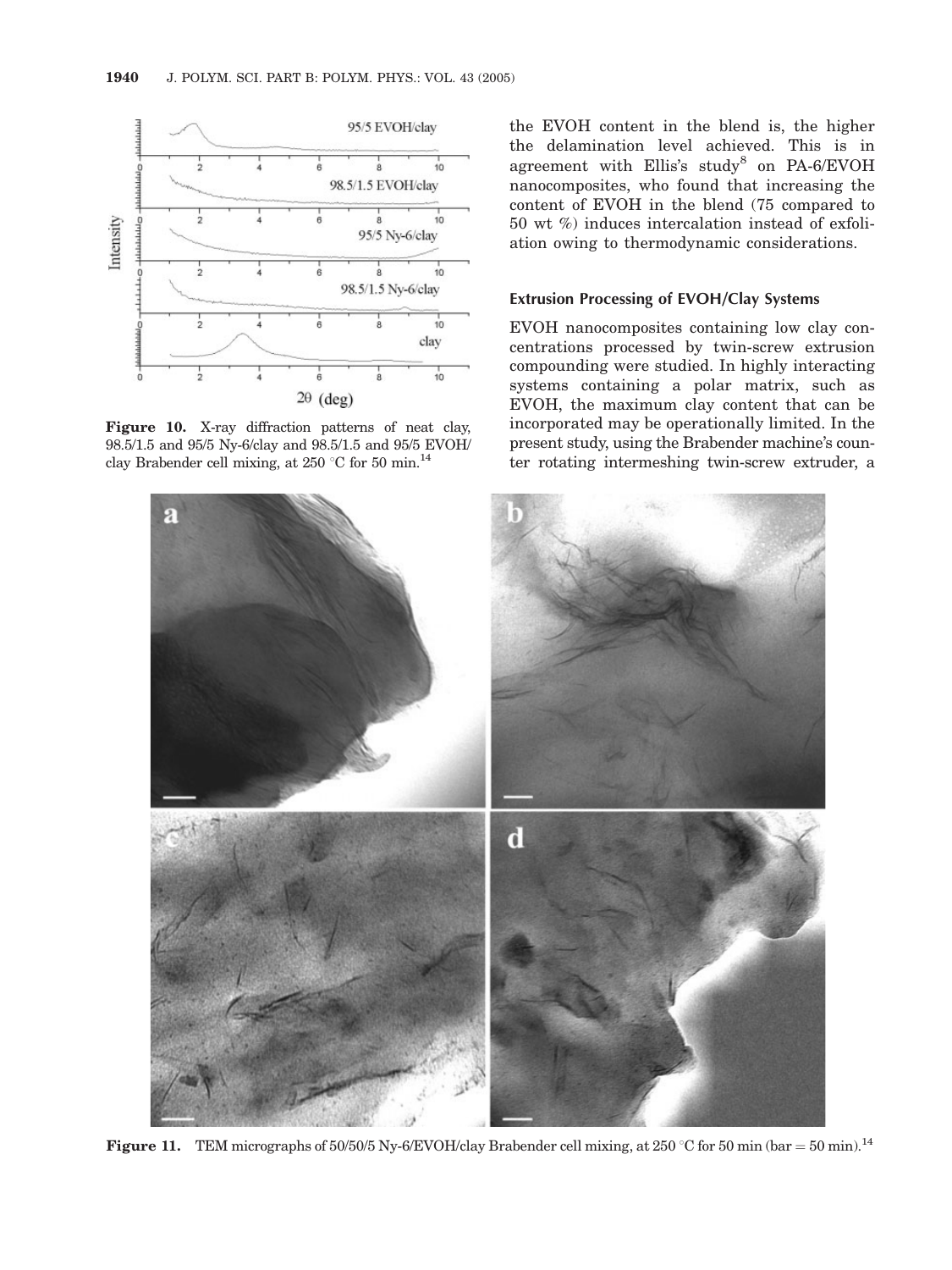

Figure 12. TEM micrographs of 50/50/1.5 Ny-6/EVOH/clay Brabender cell mixing at 250 °C for 50 min (bar = nm).<sup>14</sup>

high torque level was developed, which enabled the use of up to 1 wt  $\%$  clay. To explore the effect of the processing residence time on the composite properties, materials were reinserted into the extruder for three successive passes. Already after the first extrusion pass, the torque was very high (Table 2), indicating that clay particles were fractured and exfoliated.

The XRD diffraction pattern of composites processed at 200 °C and 20 rpm exhibited no clay reflections already after the first extrusion pass (not shown here). The composite processed at 200  $\degree$ C and 40 rpm had an exfoliated structure (no characteristic basal reflection peak); however, the low reflection intensity after the first pass further decreases by the additional extrusion passes (Fig. 13). Because at 40 rpm the residence time is half that of at 20 rpm, the longer residence times in the former (second and third passes) result in higher delamination and platelets dispersion. Another factor contri-

buting to the higher delamination level is the higher stress developed at the elevated rotational speed. Figure 14 shows a representative TEM micrograph for EVOH containing 1 wt % clay processed at 200  $\degree$ C and 40 rpm, after the first extrusion pass. Delaminated platelets marked by arrows are embedded in the EVOH matrix. Figure 14(a) and (b) represent different regions in the sample. More regions were observed (not shown here), showing the same morphology, in agreement with the X-ray diffraction results.

Extrusion residence time, three successive extrusion passes, screw rotational speed, and the processing temperature were all found to affect the morphology and the associated thermal and mechanical properties.<sup>13</sup> For the composites processed at 200 $\degree$ C, regardless of clay type or content, the tensile modulus and strength substantially increased relative to the neat EVOH, without impairing the Izod impact resistance. The

Table 2. Thermal Characteristics of EVOH/Clay/Compatibilizer Nanocomposite Systems Containing EVOH and 15 wt % Clay

|                  | $T_c$ (°C) | $\Delta H_c$ (mW/g) | $T_{\rm m}$ (°C) | $\Delta H_{\rm m}$ (mW/g) |
|------------------|------------|---------------------|------------------|---------------------------|
| <b>EVOH</b>      | 160        | 60                  | 180              | 82                        |
| $EVOH+15\%$ clay | 341        | 29                  | 156              | 32                        |
| $1\%$ EVA-g-MA   | 158        | 35                  | 166              | 41                        |
| $5\%$ EVA-g-MA   | 132        | 30                  | 159              | 34                        |
| 10% EVA-g-MA     |            | $\theta$            |                  | $\mathbf{0}$              |
| 1% LLDPE-g-MA    | 157        | 30                  | 162              | 35                        |
| 5% LLDPE-g-MA    | 98         | 15                  | 135              | 20                        |
| 10% LLDPE-g-MA   |            | $\theta$            |                  | $\Omega$                  |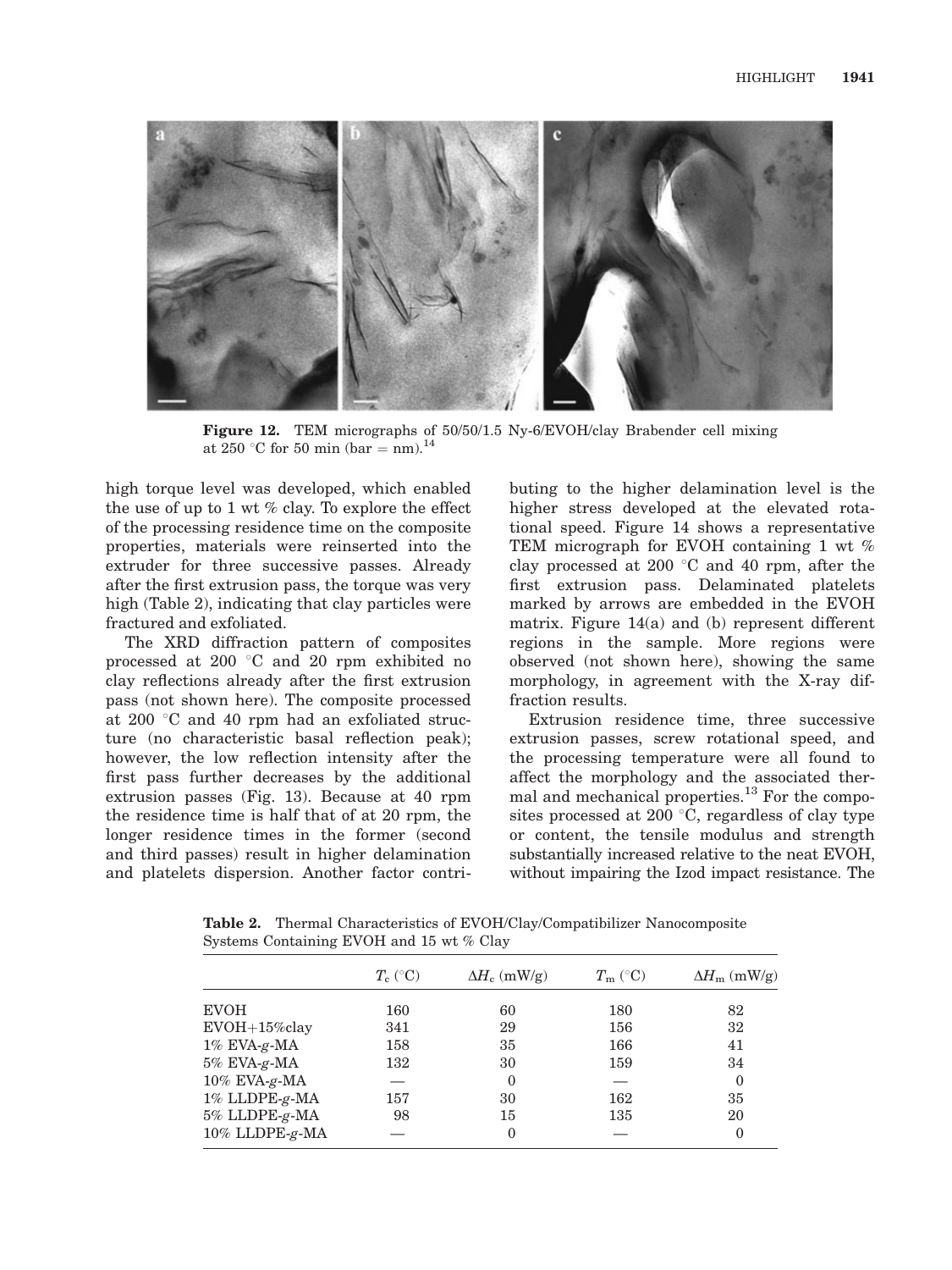

Figure 13. X-ray diffraction patterns of 99/1 EVOH/ 1.35L clay composite after first, second, and third extrusion passes at 200 $\degree$ C and 40 rpm, and injection molding at 200  $^{\circ} \mathrm{C.}^{14}$ 

modulus and yield strength increase upon the addition of only 0.5 wt % organoclay by 40 and 30%, respectively. Such significant improvements for this low clay content, are achieved by the exfoliated clay platelets without an opposing effect of EVOH crystallinity drop at this very low clay content.

## CONCLUSIONS

- 1. EVOH is a unique polymeric matrix in organoclay–nanocomposites owing to the strong EVOH/clay interaction level developed.
- 2. The general accepted notion that intercalation is a preceding step to exfoliation is not necessarily valid in the melt-processed EVOH-based systems, where the dynamic high shear forces may lead to peeling off individual platelets.
- 3. Dynamic melt mixing of EVOH/organoclay mixtures is accompanied by high mixing torque levels owing to clay particle fracturing, intercalation, and delamination processes and the buildup of significant levels of polymer/clay interaction, thus requiring only low clay contents for properties modification.



Figure 14. TEM micrographs of 99/1 EVOH/clay composite after first extrusion pass at 200  $\degree$ C and 40 rpm, and injection molding at 200  $\degree$ C.<sup>14</sup>